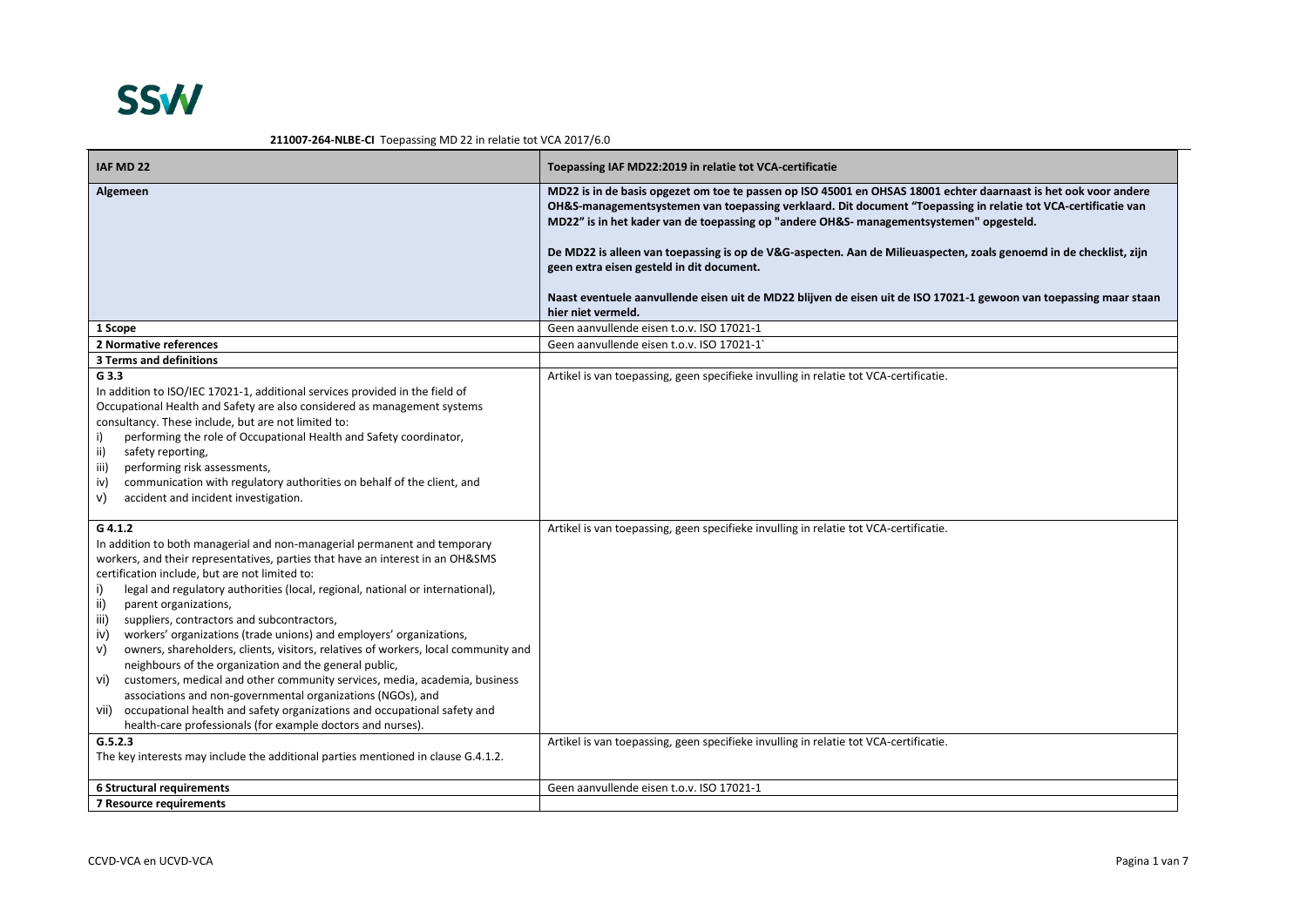

| IAF MD 22                                                                                                                                                                                                                                                                                                                                                                                                                                                                                                                                      | Toepassing IAF MD22:2019 in relatie tot VCA-certificatie                                                                                                                                                                                                                                                                                                                                                                                                                                                                                                                              |
|------------------------------------------------------------------------------------------------------------------------------------------------------------------------------------------------------------------------------------------------------------------------------------------------------------------------------------------------------------------------------------------------------------------------------------------------------------------------------------------------------------------------------------------------|---------------------------------------------------------------------------------------------------------------------------------------------------------------------------------------------------------------------------------------------------------------------------------------------------------------------------------------------------------------------------------------------------------------------------------------------------------------------------------------------------------------------------------------------------------------------------------------|
|                                                                                                                                                                                                                                                                                                                                                                                                                                                                                                                                                |                                                                                                                                                                                                                                                                                                                                                                                                                                                                                                                                                                                       |
| G.7.1.2<br>For Occupational Health and Safety management systems, the term "technical area"<br>is related to commonalities of processes or services and their associated hazards<br>which can expose workers to OH&S risks.                                                                                                                                                                                                                                                                                                                    | Toepassing in relatie tot VCA-certificatie<br>Het toepassingsgebied is als volgt vastgesteld in hoofdstuk 3 de VCA 2017/6.0 checklist: "VCA-certificatie is bedoeld voor<br>aannemersbedrijven die operationele werkzaamheden uitvoeren bij opdrachtgevers".<br>Dit betekent dat binnen VCA de beoordeling gebeurt in relatie tot bovenstaand toepassingsgebied en de scope van<br>certificatie.                                                                                                                                                                                      |
|                                                                                                                                                                                                                                                                                                                                                                                                                                                                                                                                                | Hierdoor is het aannemelijk dat een TA meerdere Technische clusters kan bevatten.                                                                                                                                                                                                                                                                                                                                                                                                                                                                                                     |
| 8 Information requirements                                                                                                                                                                                                                                                                                                                                                                                                                                                                                                                     |                                                                                                                                                                                                                                                                                                                                                                                                                                                                                                                                                                                       |
| G.8.5.3<br>The legally enforceable arrangements shall also require that the certified client<br>informs the Certification Body, without delay, of the occurrence of a serious incident<br>or breach of regulation necessitating the involvement of the competent regulatory<br>authority.                                                                                                                                                                                                                                                      | Toepassing in relatie tot VCA-certificatie<br>Definities voor NL:<br>Serious incident / breach of regulation: ieder V&G incident waarbij volgens de vigerende wetgeving sprake is van een<br>verplichting dit te melden bij ISZW.<br>Definities voor BE:<br>Serious incident / breach of regulation: ieder V&G incidenten incident dat volgens de vigerende wetgeving aan een<br>overheidsinstantie gemeld dient te worden (ongeval dat aanleiding geeft tot een omstandig verslag) en iedere situatie met<br>verband tot de scope die aanleiding heeft gegeven tot een pro justitia. |
| 9 Process requirements                                                                                                                                                                                                                                                                                                                                                                                                                                                                                                                         |                                                                                                                                                                                                                                                                                                                                                                                                                                                                                                                                                                                       |
| G 9.1.1<br>The information provided to the Certification Body by the authorized representative<br>of the applicant organisation on its processes and activities shall also include the<br>identification of the key hazards and OH&S risks associated with processes, the main<br>hazardous materials used in the processes, and any relevant legal obligations coming<br>from the applicable OH&S legislation.<br>The application shall contain details of personnel working on, as well as working away<br>from the organisation's premises. | Toepassing in relatie tot VCA-certificatie<br>De door de klant te verstrekken informatie is voorschreven in de checklist VCA 2017/6.0 hoofdstuk 7.1. Deze informatie is<br>voldoende om de aanvraag te kunnen behandelen.<br>De aanvullende informatie die vanuit de MD22 is gevraagd betreft het verschil tussen de medewerkers op kantoor en op<br>de werklocatie. De VCA-checklist 2017/6.0 heeft in bijlage D, voetnoot 16 expliciet gedefinieerd welke medewerkers er wel<br>en niet betrokken dienen te worden.                                                                 |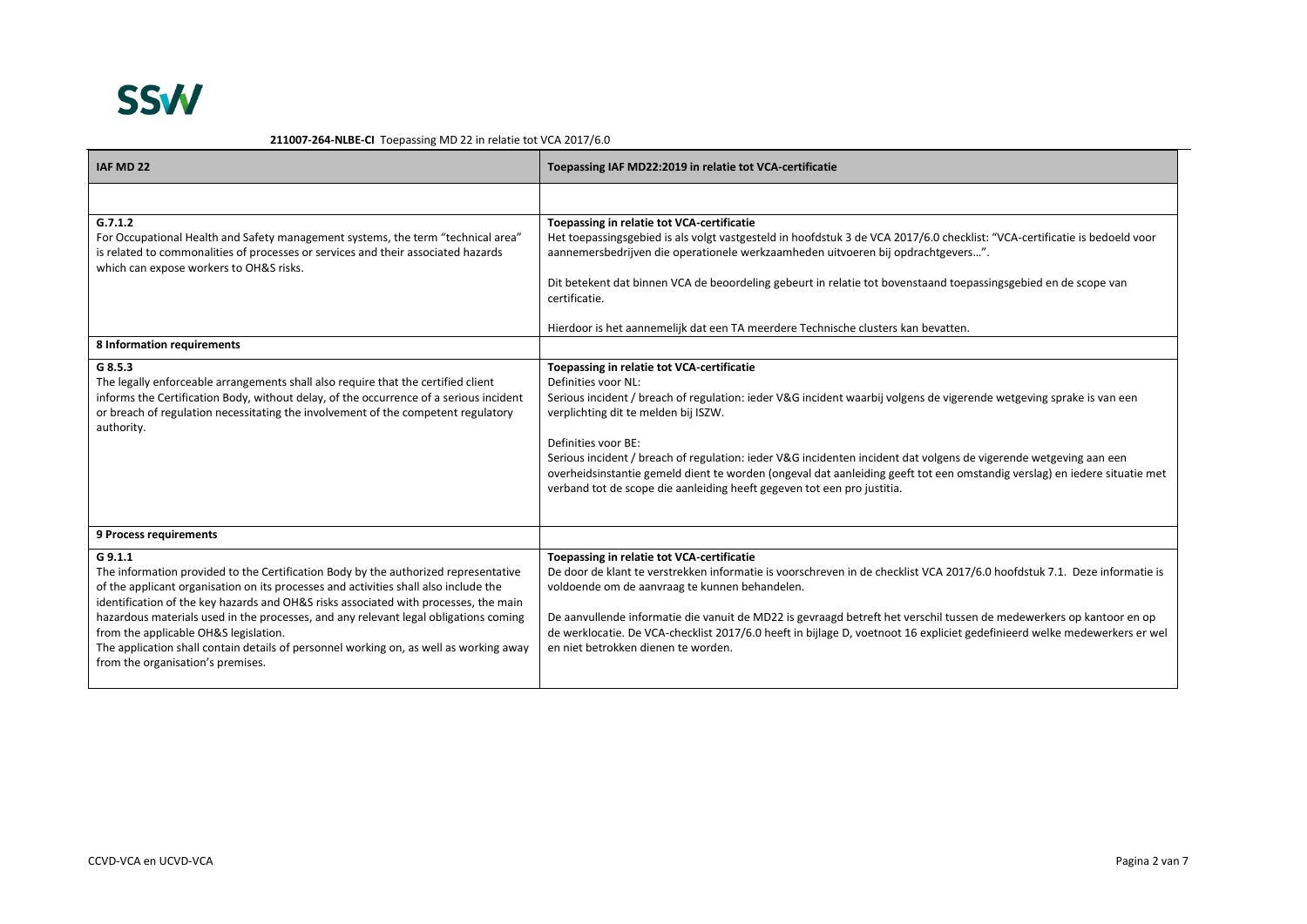

| IAF MD 22                                                                                                                                                                                                                                                                                                                                                                                                                                                                                                                                                                                                                                                                                                                                                                                                                                                                                                                                                                                                                                                                                                                                                                                | Toepassing IAF MD22:2019 in relatie tot VCA-certificatie                                                                                                                                                                                              |
|------------------------------------------------------------------------------------------------------------------------------------------------------------------------------------------------------------------------------------------------------------------------------------------------------------------------------------------------------------------------------------------------------------------------------------------------------------------------------------------------------------------------------------------------------------------------------------------------------------------------------------------------------------------------------------------------------------------------------------------------------------------------------------------------------------------------------------------------------------------------------------------------------------------------------------------------------------------------------------------------------------------------------------------------------------------------------------------------------------------------------------------------------------------------------------------|-------------------------------------------------------------------------------------------------------------------------------------------------------------------------------------------------------------------------------------------------------|
| G 9.1.4<br>The audit time of OH&SMS audits shall be determined in accordance with with IAF<br>MD5.<br>If the client provides services at another organisation's premises, the CAB shall verify<br>that the client's OH&SMS covers these offsite activities (notwithstanding the<br>OH&SMS obligations of the other organization). In determining the time to be spent<br>for audit, the CAB shall consider to audit periodically any organization site where<br>these employees work. Whether all sites shall be audited will depend on various<br>factors such as OH&S risks associated with the activities therein performed, contract<br>agreements, being certified by another accredited CAB, internal audit system,<br>statistics on accidents and near misses. The justification for such decision shall be<br>recorded.                                                                                                                                                                                                                                                                                                                                                          | Toepassing in relatie tot VCA-certificatie<br>De audittijd is enkel gebaseerd op bijlage D in de VCA-checklist. De bepalingen van MD 5 die betrekking hebben op<br>tijdsbesteding voor audits zijn niet van toepassing in geval van VCA certificatie. |
| G 9.1.5<br>In the case of OH&SMS operated over multiple sites it is necessary to establish if<br>sampling is permitted or not based on the evaluation of the level of OH&S risks<br>associated to the nature of activities and processes carried out in each site included in<br>the scope of certification. The rationale of such decisions, the calculation of the audit<br>time and the frequency of visiting each site shall be consistent with the requirements<br>of clause 10 in IAF MD5, and shall be documented for each client.<br>Where there are multiple sites not covering the same activities, processes and OH&S<br>risks, sampling is not appropriate.<br>Although a site performs similar processes or manufactures similar products to other<br>sites, the CAB shall take account of the differences between the operations of each<br>site (technology, equipment, quantities of hazardous materials used and stored,<br>working environment, premises etc.).<br>When sampling is permitted the CB shall ensure that the sample of sites to be audited<br>is representative of processes, activities and OH&S risks that exist in the organization<br>to be audited. | Toepassing in relatie tot VCA-certificatie<br>Bijlage D van de VCA-Checklist kan integraal worden toegepast indien aan de voorwaarde voor sampling is voldaan.                                                                                        |
| Temporary sites covered by the organization's OH&SMS are subject to audit on a<br>sample basis to provide evidence of the operation and effectiveness of the<br>management system (see clause 9 of IAF MD5).                                                                                                                                                                                                                                                                                                                                                                                                                                                                                                                                                                                                                                                                                                                                                                                                                                                                                                                                                                             |                                                                                                                                                                                                                                                       |
| G.9.2.1.2b<br>For the determination of the ability of the management system to ensure the client<br>meets applicable statutory, regulatory and contractual requirements, the approach<br>described in Appendix A shall be applied.                                                                                                                                                                                                                                                                                                                                                                                                                                                                                                                                                                                                                                                                                                                                                                                                                                                                                                                                                       | Toepassing in relatie tot VCA-certificatie<br>Zie A.0                                                                                                                                                                                                 |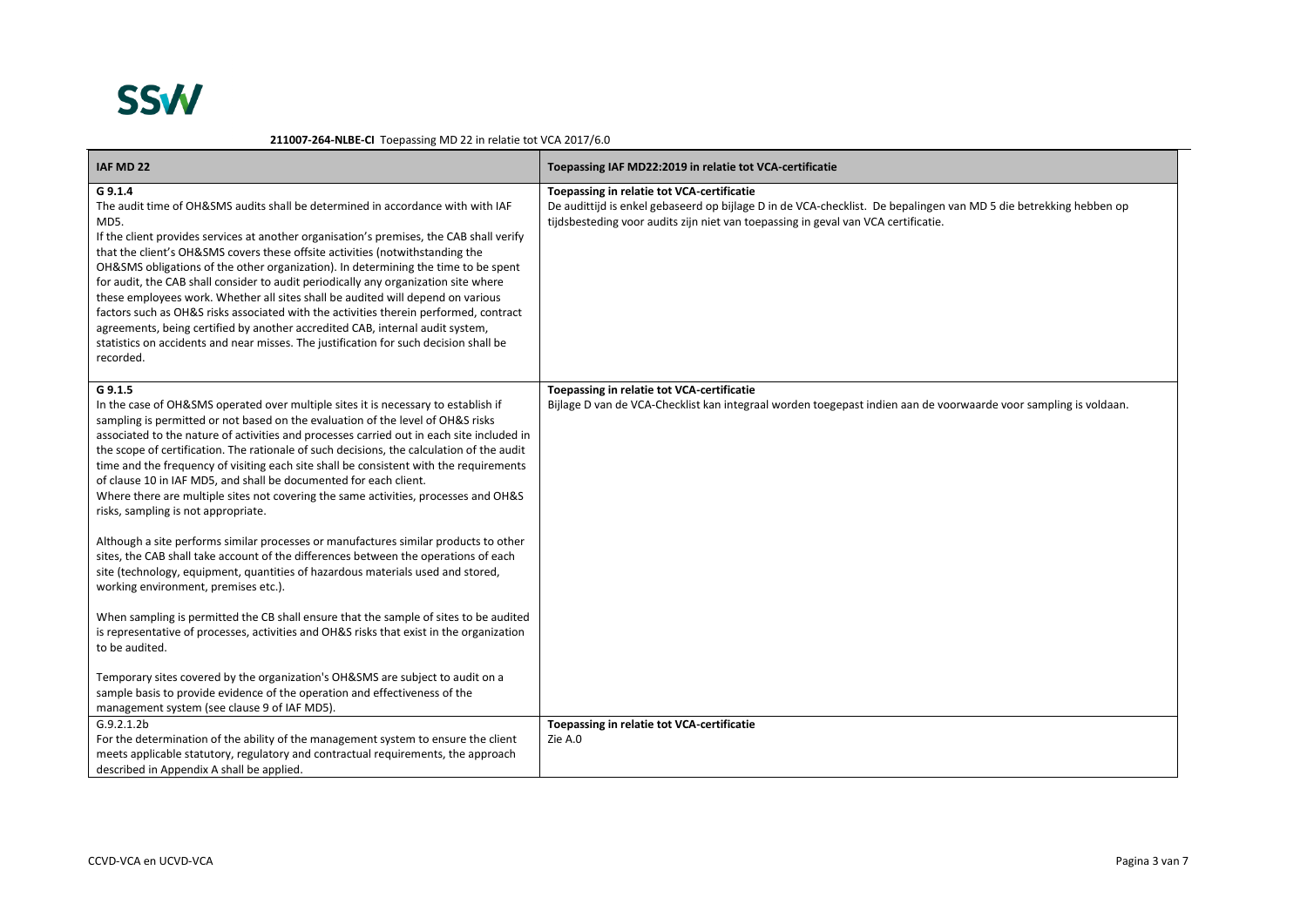

| IAF MD 22                                                                                                                                                                                                                                                                                                                                                                                                                                                                                                                                                                                                                                                                                                                               | Toepassing IAF MD22:2019 in relatie tot VCA-certificatie                                                                                                                                                                                                                                                                                                                                                                                                                                                                                                                                               |
|-----------------------------------------------------------------------------------------------------------------------------------------------------------------------------------------------------------------------------------------------------------------------------------------------------------------------------------------------------------------------------------------------------------------------------------------------------------------------------------------------------------------------------------------------------------------------------------------------------------------------------------------------------------------------------------------------------------------------------------------|--------------------------------------------------------------------------------------------------------------------------------------------------------------------------------------------------------------------------------------------------------------------------------------------------------------------------------------------------------------------------------------------------------------------------------------------------------------------------------------------------------------------------------------------------------------------------------------------------------|
| G.9.2.1.3<br>The OH&SMS shall include activities, products and services within the organization's<br>control or influence that can impact the organization's OH&SMS performance.<br>Temporary sites, for example, construction sites, shall be covered by the OH&SMS of<br>the organization that has control of these sites, irrespective of where they are<br>located.                                                                                                                                                                                                                                                                                                                                                                 | Toepassing in relatie tot VCA-certificatie<br>Er is een specificatie van het toepassingsgebied in de VCA-checklist opgenomen (zie hoofdstuk 3 van de checklist). Het VGM-<br>managementsysteem dient alle activiteiten en dienstverlening te bevatten binnen de scope van certificatie.<br>De scope van certificatie is maatgevend voor VCA-certificatie en deze is normaliter beperkt tot de operationele activiteiten<br>en dienstverlening op de projectlocaties bij klanten.                                                                                                                       |
| 9.3 Initial Certification                                                                                                                                                                                                                                                                                                                                                                                                                                                                                                                                                                                                                                                                                                               | Geen aanvullende eisen t.o.v. ISO 17021-1                                                                                                                                                                                                                                                                                                                                                                                                                                                                                                                                                              |
| 9.4 Conducting audits                                                                                                                                                                                                                                                                                                                                                                                                                                                                                                                                                                                                                                                                                                                   |                                                                                                                                                                                                                                                                                                                                                                                                                                                                                                                                                                                                        |
| G 9.4.4.2<br>The audit team shall interview the following personnel:<br>i) the management with legal responsibility for Occupational Health and Safety,<br>ii) employees' representative(s) with responsibility for Occupational Health and<br>Safety,<br>iii) personnel responsible for monitoring employees' health, for example, doctors and<br>nurses. Justifications in case of interviews conducted remotely shall be recorded,<br>iv) managers and permanent and temporary employees.<br>Other personnel that should be considered for interview are:<br>i) managers and employees performing activities related to the prevention of<br>Occupational Health and Safety risks, and<br>ii) contractors' management and employees. | Toepassing in relatie tot VCA-certificatie<br>i.<br>Artikel is van toepassing.<br>ii.<br>Artikel is van toepassing.<br>iii.<br>Als voor het beoordelen van de implementatie van VCA-certificatie, de adviezen of de betrokkenheid van de<br>bedrijfsarts door de organisatie getoond kunnen worden, is er geen noodzaak om de bedrijfsarts te<br>interviewen.<br>Artikel is van toepassing.<br>iv.<br>Deze groep medewerkers moeten altijd onderdeel zijn van de geïnterviewde medewerkers.<br>i.<br>ii.<br>Artikel is wel van toepassing, geen specifieke toepassing in relatie tot VCA-certificatie. |
| 9.4.5.3<br>The Certification Body shall have procedures detailing the actions to be taken in the<br>event that it discovers a non-compliance with relevant regulatory requirements.<br>These procedures shall include a requirement that any such non-compliances are<br>immediately communicated to the organization being audited.                                                                                                                                                                                                                                                                                                                                                                                                    | Artikel is van toepassing, geen specifieke invulling in relatie tot VCA-certificatie.                                                                                                                                                                                                                                                                                                                                                                                                                                                                                                                  |
| G 9.4.7.1<br>The organization representative shall be requested to invite the management legally<br>responsible for occupational health and safety, personnel responsible for monitoring<br>employees' health and the employees' representative(s) with responsibility for<br>occupational health and safety to attend the closing meeting. Justification in case of<br>absence shall be recorded.                                                                                                                                                                                                                                                                                                                                      | Artikel is van toepassing, geen specifieke invulling in relatie tot VCA-certificatie.                                                                                                                                                                                                                                                                                                                                                                                                                                                                                                                  |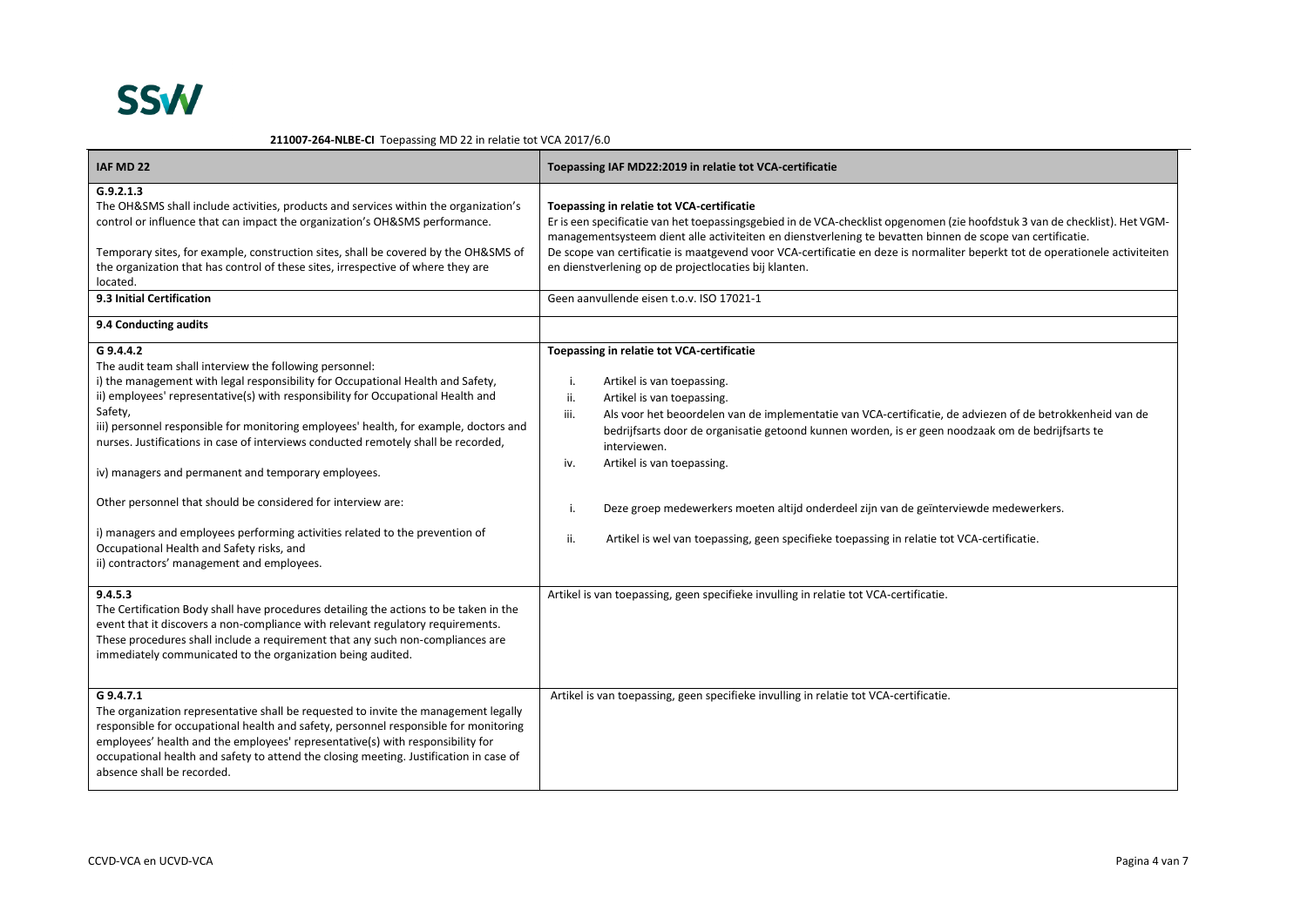

| IAF MD 22                                                                                                                                                                                                                                                                                                                                                                                                                                                                                                                                                                                                                                                                                                                                                                                                                                                                                                                                                                                                                                                                                                                                                                                                                                  | Toepassing IAF MD22:2019 in relatie tot VCA-certificatie                                                                                                                                                                                                                                                                                                                                                                                                                                                                                                                                                                                                                                                                                                                                                                                                                                                                                                                                                                                                        |  |
|--------------------------------------------------------------------------------------------------------------------------------------------------------------------------------------------------------------------------------------------------------------------------------------------------------------------------------------------------------------------------------------------------------------------------------------------------------------------------------------------------------------------------------------------------------------------------------------------------------------------------------------------------------------------------------------------------------------------------------------------------------------------------------------------------------------------------------------------------------------------------------------------------------------------------------------------------------------------------------------------------------------------------------------------------------------------------------------------------------------------------------------------------------------------------------------------------------------------------------------------|-----------------------------------------------------------------------------------------------------------------------------------------------------------------------------------------------------------------------------------------------------------------------------------------------------------------------------------------------------------------------------------------------------------------------------------------------------------------------------------------------------------------------------------------------------------------------------------------------------------------------------------------------------------------------------------------------------------------------------------------------------------------------------------------------------------------------------------------------------------------------------------------------------------------------------------------------------------------------------------------------------------------------------------------------------------------|--|
| 9.5 Certification Decision                                                                                                                                                                                                                                                                                                                                                                                                                                                                                                                                                                                                                                                                                                                                                                                                                                                                                                                                                                                                                                                                                                                                                                                                                 | Geen aanvullende eisen t.o.v. ISO 17021-1                                                                                                                                                                                                                                                                                                                                                                                                                                                                                                                                                                                                                                                                                                                                                                                                                                                                                                                                                                                                                       |  |
| 9.6 Maintaining Certification                                                                                                                                                                                                                                                                                                                                                                                                                                                                                                                                                                                                                                                                                                                                                                                                                                                                                                                                                                                                                                                                                                                                                                                                              |                                                                                                                                                                                                                                                                                                                                                                                                                                                                                                                                                                                                                                                                                                                                                                                                                                                                                                                                                                                                                                                                 |  |
| G 9.6.4.2<br>Independently from the involvement of the competent regulatory authority, a special<br>audit may be necessary in the event that the Certification Body becomes aware that<br>there has been a serious incident related to occupational health and safety, for<br>example, a serious accident, or a serious breach of regulation, in order to investigate<br>if the management system has not been compromised and did function effectively.<br>The Certification Body shall document the outcome of its investigation.<br>G 9.6.5.2<br>Information on incidents such as a serious accident, or a serious breach of regulation<br>necessitating the involvement of the competent regulatory authority, provided by the<br>certified client (see G 8.5.3) or directly gathered by the audit team during the special<br>audit, (G 9.6.4.2) shall provide grounds for the Certification Body to decide on the<br>actions to be taken, including a suspension or withdrawal of the certification, in cases<br>where it can be demonstrated that the system seriously failed to meet the OH&S<br>certification requirements. Such requirements shall be part of the contractual<br>agreements between the CAB and the organization. | Toepassing in relatie tot VCA-certificatie<br>Betreft een serious incident zoals voor BE en NL gedefinieerd in G 8.5.3 van dit document.<br>In het kader van VCA vereist de CI van klanten melding te maken van incidenten die voldoen aan de genoemde definitie;<br>De CI beoordeeld op basis van de ernst en omvang van het gemelde incident welke actie wordt ondernomen in relatie tot<br>mogelijk falen van het managementsysteem. De CI documenteert het resultaat van de beoordeling.<br>Toepassing in relatie tot VCA-certificatie<br>Betreft een serious incident zoals voor BE en NL gedefinieerd in G 8.5.3 van dit document.<br>In het kader van VCA vereist de CI van klanten melding te maken van incidenten die voldoen aan de genoemde definitie;<br>e.e.a. van toepassing op de activiteiten binnen de scope van certificatie (zie Toepassing in relatie tot VCA-certificatie bij G<br>9.2.1.3.) en voor wat betreft de V&G-W&R in relatie tot de vragen van de checklist (zie Toepassing in relatie tot VCA-<br>certificatie bij G 9.2.1.2b.) |  |
| 9.7 Appeals                                                                                                                                                                                                                                                                                                                                                                                                                                                                                                                                                                                                                                                                                                                                                                                                                                                                                                                                                                                                                                                                                                                                                                                                                                | Geen aanvullende eisen t.o.v. ISO 17021-1                                                                                                                                                                                                                                                                                                                                                                                                                                                                                                                                                                                                                                                                                                                                                                                                                                                                                                                                                                                                                       |  |
| 9.8 Complaints                                                                                                                                                                                                                                                                                                                                                                                                                                                                                                                                                                                                                                                                                                                                                                                                                                                                                                                                                                                                                                                                                                                                                                                                                             | Geen aanvullende eisen t.o.v. ISO 17021-1                                                                                                                                                                                                                                                                                                                                                                                                                                                                                                                                                                                                                                                                                                                                                                                                                                                                                                                                                                                                                       |  |
| 9.9 Client Records                                                                                                                                                                                                                                                                                                                                                                                                                                                                                                                                                                                                                                                                                                                                                                                                                                                                                                                                                                                                                                                                                                                                                                                                                         | Geen aanvullende eisen t.o.v. ISO 17021-1                                                                                                                                                                                                                                                                                                                                                                                                                                                                                                                                                                                                                                                                                                                                                                                                                                                                                                                                                                                                                       |  |
| <b>10. MANAGEMENT SYSTEM REQUIREMENTS FOR CERTIFICATION BODIES</b>                                                                                                                                                                                                                                                                                                                                                                                                                                                                                                                                                                                                                                                                                                                                                                                                                                                                                                                                                                                                                                                                                                                                                                         | Geen aanvullende eisen t.o.v. ISO 17021-1                                                                                                                                                                                                                                                                                                                                                                                                                                                                                                                                                                                                                                                                                                                                                                                                                                                                                                                                                                                                                       |  |
| APPENDIX A (normative) - LEGAL COMPLIANCE AS A PART OF ACCREDITED OH&SMS CERTIFICATION                                                                                                                                                                                                                                                                                                                                                                                                                                                                                                                                                                                                                                                                                                                                                                                                                                                                                                                                                                                                                                                                                                                                                     |                                                                                                                                                                                                                                                                                                                                                                                                                                                                                                                                                                                                                                                                                                                                                                                                                                                                                                                                                                                                                                                                 |  |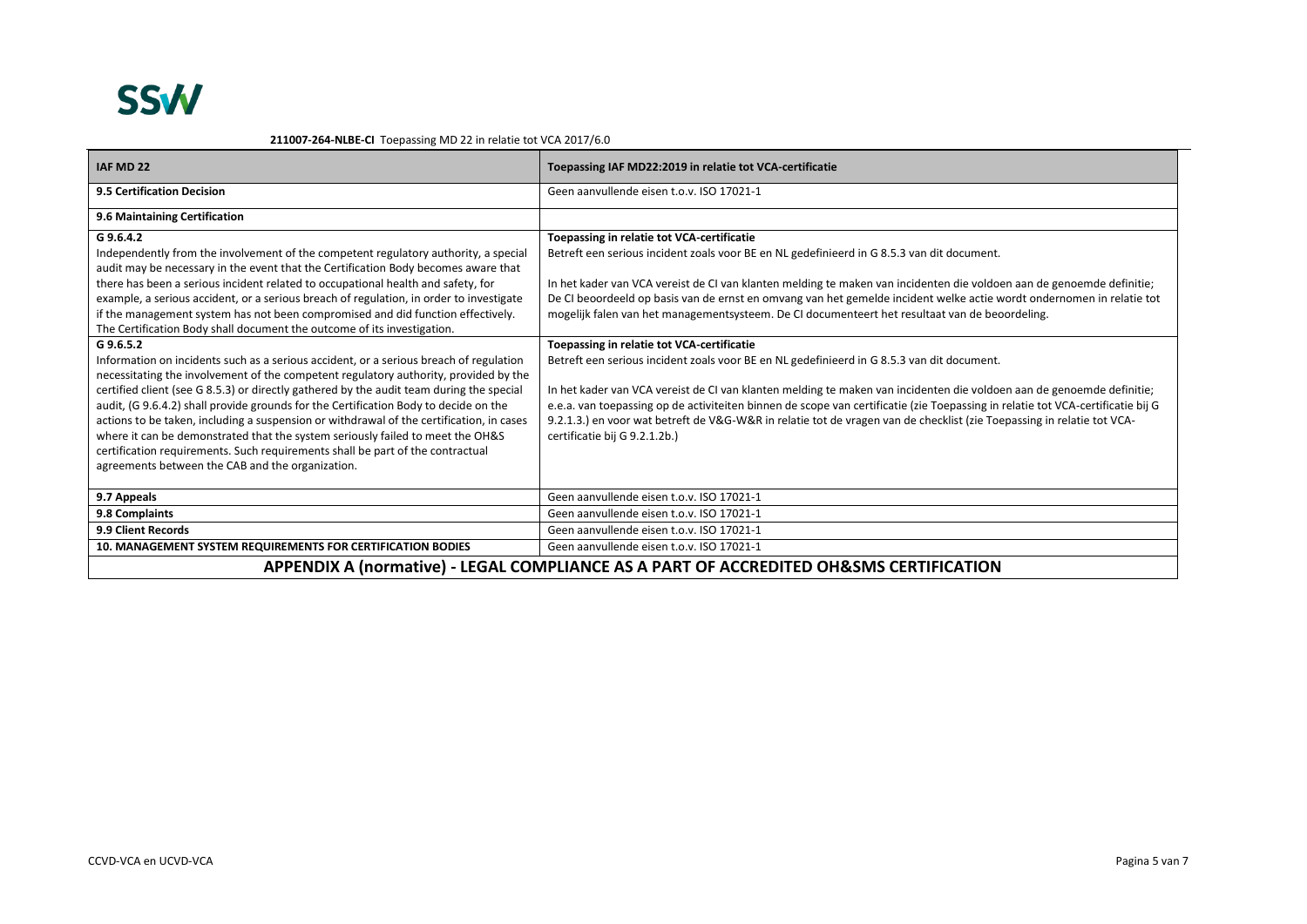

| IAF MD 22                                                                                                                                                                                                                                                                                                                                                                                                                                                                                                                                                                                                                                                                                                                                                                                                                                                                                                                                                                                                                                                                                                                                                                                                                                                                                                                                                                                                                                                                                                                                                                                                         | Toepassing IAF MD22:2019 in relatie tot VCA-certificatie                                                                                                                                                                                                                                                                                                                                                                                                                                                                                                                                                                                                                                                                                                                                                                                                                                                                                                                                                                                                                                                                                                                                                                                                                                                                                                                                                                                                                                                                                                                                                                                                        |
|-------------------------------------------------------------------------------------------------------------------------------------------------------------------------------------------------------------------------------------------------------------------------------------------------------------------------------------------------------------------------------------------------------------------------------------------------------------------------------------------------------------------------------------------------------------------------------------------------------------------------------------------------------------------------------------------------------------------------------------------------------------------------------------------------------------------------------------------------------------------------------------------------------------------------------------------------------------------------------------------------------------------------------------------------------------------------------------------------------------------------------------------------------------------------------------------------------------------------------------------------------------------------------------------------------------------------------------------------------------------------------------------------------------------------------------------------------------------------------------------------------------------------------------------------------------------------------------------------------------------|-----------------------------------------------------------------------------------------------------------------------------------------------------------------------------------------------------------------------------------------------------------------------------------------------------------------------------------------------------------------------------------------------------------------------------------------------------------------------------------------------------------------------------------------------------------------------------------------------------------------------------------------------------------------------------------------------------------------------------------------------------------------------------------------------------------------------------------------------------------------------------------------------------------------------------------------------------------------------------------------------------------------------------------------------------------------------------------------------------------------------------------------------------------------------------------------------------------------------------------------------------------------------------------------------------------------------------------------------------------------------------------------------------------------------------------------------------------------------------------------------------------------------------------------------------------------------------------------------------------------------------------------------------------------|
| A.0 INTRODUCTION<br>A.01 Considering the various viewpoints, the following definition for "legal<br>compliance" is used: "Conformity with the law, in such a way that the intended<br>outcome is realised."<br>While certification of an OH&SMS against the requirements of the applicable<br>OH&SMS standard is not a guarantee of legal compliance (neither is any other means<br>of control, including government or other type of control and/or legal compliance<br>inspections or other forms of certification or verification), it is a proven and efficient<br>tool to achieve and maintain such legal compliance.<br>It is recognised that accredited OH&SMS certification shall demonstrate that an<br>independent third-party (Certification Body) has evaluated and confirmed that the<br>organisation has a demonstrably effective OH&SMS to ensure the fulfilment of its<br>policy commitments including legal compliance.<br>Ongoing or potential non-compliances with the applicable legal requirements might<br>show a lack of management control within the organisation and its OH&SMS and the<br>conformity with the standard should be carefully reviewed.<br>A.02 This Appendix is intended to extend to OH&SMS the applicability of selected<br>requirements of document EA-7/04 M: 2017 "Legal Compliance as a part of<br>Accredited ISO 14001:2015 certification", rev.03 May 2017. Such requirements<br>describe the relationship between an organisation's accredited OH&SMS certification<br>and that organisation's degree of compliance with applicable OH&S legal<br>requirements. | Toepassing in relatie tot VCA-certificatie<br>Vermits 'legal compliance' geen specifiek doel is van de VCA en het geen deel uitmaakt van de beleidsverklaring (vraag<br>1.1.) kan dit document NIET onverkort toegepast worden op de VCA-situatie. Om dezelfde reden kan ook niet besloten<br>worden dat aanvullende vragen altijd gescoord moeten worden als er een relatie is tot wetgeving. Wel moet steeds een<br>marginale toetsing van de (toepasselijke) wetgeving plaatsvinden door de CI, conform de algemene regels inzake<br>certificering van managementsystemen.<br>In het proceduregedeelte van de VCA "7.2 Initiële certificatie-audit fase 1" staat: "de auditor beoordeelt de systematiek<br>met betrekking tot opvolging en naleving van relevante van toepassing zijnde wetgeving."<br>De organisatie moet dus een systeem voeren dat toelaat om de toepasselijke V&G wetgeving (tot in voldoende detail) te<br>identificeren en op te volgen.<br>Tijdens het certificatieproces evalueert de CI de conformiteit van de organisatie met de VCA 2017/6.0 en toetst daarbij<br>marginaal aan de wetgeving. Bij bepalingen uit de standaard (= het van toepassing zijnde certificatieniveau) die verband<br>houden met wetgeving zal de CI geen certificaat uitreiken totdat die bepalingen uit de standaard zijn nageleefd. (A.1.1)<br>In geval tijdens de marginale toetsing van de (toepasselijke) wetgeving een vaststelling van niet overeenstemming wordt<br>gedaan, dient een communicatie (= opmerking) aan de klant te worden gedaan. De CI heeft procedures met gedetailleerde<br>acties in geval van zulke vaststelling. (G 9.4.5.3) |
|                                                                                                                                                                                                                                                                                                                                                                                                                                                                                                                                                                                                                                                                                                                                                                                                                                                                                                                                                                                                                                                                                                                                                                                                                                                                                                                                                                                                                                                                                                                                                                                                                   | Conclusie<br>Indien niet voldaan aan van toepassing zijnde VCA-criteria --> Afwijking (non-conformiteit)<br>$\bullet$                                                                                                                                                                                                                                                                                                                                                                                                                                                                                                                                                                                                                                                                                                                                                                                                                                                                                                                                                                                                                                                                                                                                                                                                                                                                                                                                                                                                                                                                                                                                           |
|                                                                                                                                                                                                                                                                                                                                                                                                                                                                                                                                                                                                                                                                                                                                                                                                                                                                                                                                                                                                                                                                                                                                                                                                                                                                                                                                                                                                                                                                                                                                                                                                                   | Indien wel voldaan aan van toepassing zijnde VCA-criteria maar niet aan wetgeving --> opmerking die opvolging vergt<br>$\bullet$                                                                                                                                                                                                                                                                                                                                                                                                                                                                                                                                                                                                                                                                                                                                                                                                                                                                                                                                                                                                                                                                                                                                                                                                                                                                                                                                                                                                                                                                                                                                |
|                                                                                                                                                                                                                                                                                                                                                                                                                                                                                                                                                                                                                                                                                                                                                                                                                                                                                                                                                                                                                                                                                                                                                                                                                                                                                                                                                                                                                                                                                                                                                                                                                   | van zowel de organisatie als van de CI en die mogelijk kan leiden tot een verbeterpunt (cf G 9.4.5.3).                                                                                                                                                                                                                                                                                                                                                                                                                                                                                                                                                                                                                                                                                                                                                                                                                                                                                                                                                                                                                                                                                                                                                                                                                                                                                                                                                                                                                                                                                                                                                          |
| A.1 HOW SHOULD A CERTIFICATION BODY AUDIT AN OH&SMS WITH RESPECT TO<br><b>LEGAL COMPLIANCE</b>                                                                                                                                                                                                                                                                                                                                                                                                                                                                                                                                                                                                                                                                                                                                                                                                                                                                                                                                                                                                                                                                                                                                                                                                                                                                                                                                                                                                                                                                                                                    | Toepassing in relatie tot VCA-certificatie<br>Zie A.0                                                                                                                                                                                                                                                                                                                                                                                                                                                                                                                                                                                                                                                                                                                                                                                                                                                                                                                                                                                                                                                                                                                                                                                                                                                                                                                                                                                                                                                                                                                                                                                                           |
| <b>APPENDIX B (normative) - SCOPE OF ACCREDITATION</b>                                                                                                                                                                                                                                                                                                                                                                                                                                                                                                                                                                                                                                                                                                                                                                                                                                                                                                                                                                                                                                                                                                                                                                                                                                                                                                                                                                                                                                                                                                                                                            |                                                                                                                                                                                                                                                                                                                                                                                                                                                                                                                                                                                                                                                                                                                                                                                                                                                                                                                                                                                                                                                                                                                                                                                                                                                                                                                                                                                                                                                                                                                                                                                                                                                                 |
| B.1 The accredited scope of an OH&S Certification Body shall be expressed in terms of<br>one or more elements from the list of economic activities reported in the Annex of<br>the Document IAF-ID1:2014, as amended for OH&SMS in the following table.                                                                                                                                                                                                                                                                                                                                                                                                                                                                                                                                                                                                                                                                                                                                                                                                                                                                                                                                                                                                                                                                                                                                                                                                                                                                                                                                                           | Toepassing in relatie tot VCA-certificatie<br>VCA scope voor accreditatie is gebaseerd op SAP C007, bijlage 1                                                                                                                                                                                                                                                                                                                                                                                                                                                                                                                                                                                                                                                                                                                                                                                                                                                                                                                                                                                                                                                                                                                                                                                                                                                                                                                                                                                                                                                                                                                                                   |